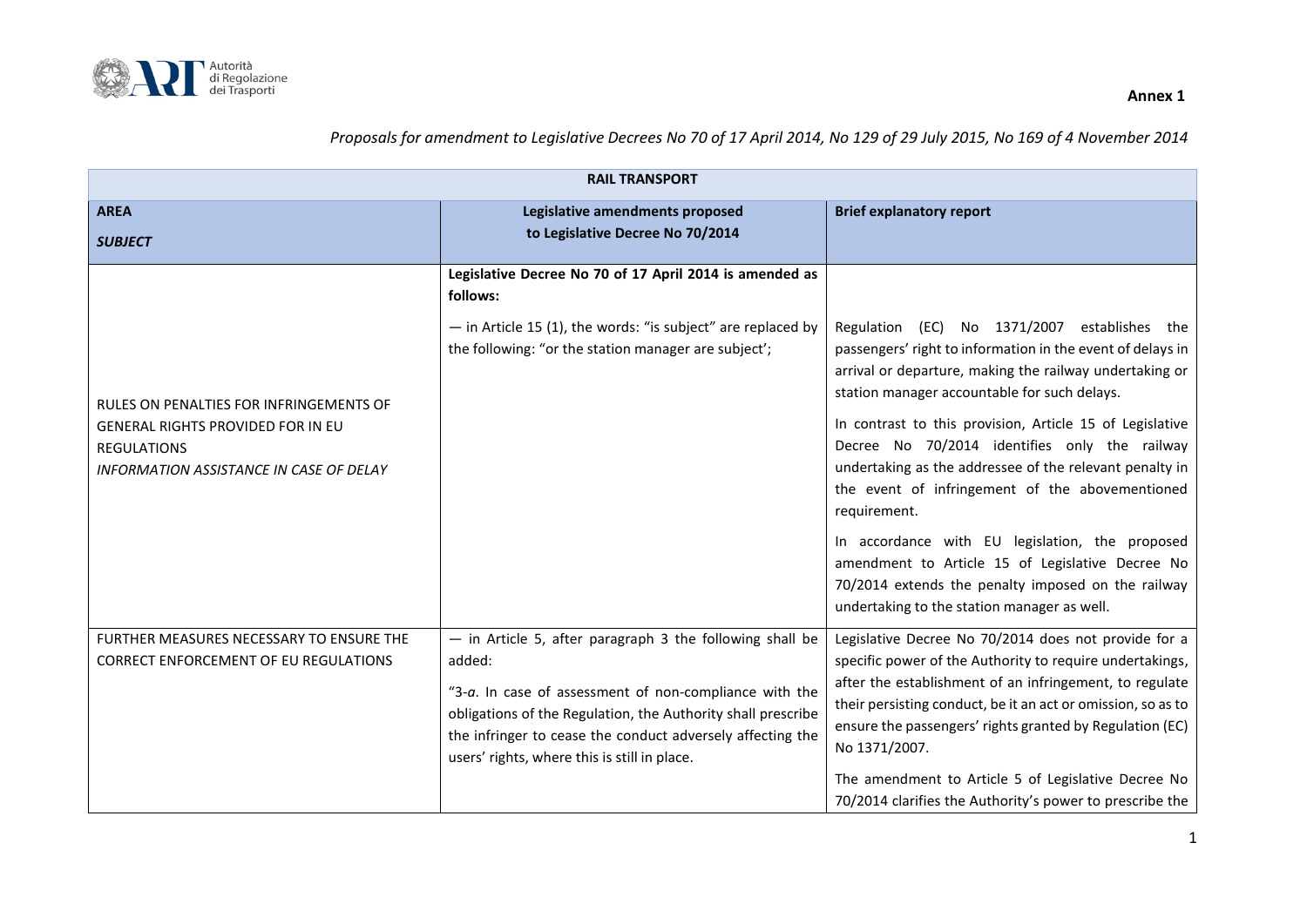

| 3-b. In case of non-compliance with the prescription                                                                                                                                                                                                                                                  | cessation of conduct detrimental to the passenger rights                                                                                                                                                                                                                                                                                                                                                                                                      |
|-------------------------------------------------------------------------------------------------------------------------------------------------------------------------------------------------------------------------------------------------------------------------------------------------------|---------------------------------------------------------------------------------------------------------------------------------------------------------------------------------------------------------------------------------------------------------------------------------------------------------------------------------------------------------------------------------------------------------------------------------------------------------------|
| referred to in paragraph 3-a, the Authority shall impose an<br>administrative fine ranging from EUR to EUR<br>3-c. The second sentence of paragraph 5 of Article 8-a of<br>Law No 689 of 24 November 1981 shall not apply to the<br>administrative fines provided for in this Legislative<br>Decree." | covered by EU regulations, by accompanying such power<br>with appropriate and specific penalties to ensure<br>compliance with the relevant obligations by the<br>regulated entities.<br>Further, the proposed amendment is aimed at clearly<br>expressing that the application of the reduced payment<br>in the event of repetition of the same infringement is<br>incompatible with the system of penalties provided for<br>the protection of users' rights. |
|                                                                                                                                                                                                                                                                                                       |                                                                                                                                                                                                                                                                                                                                                                                                                                                               |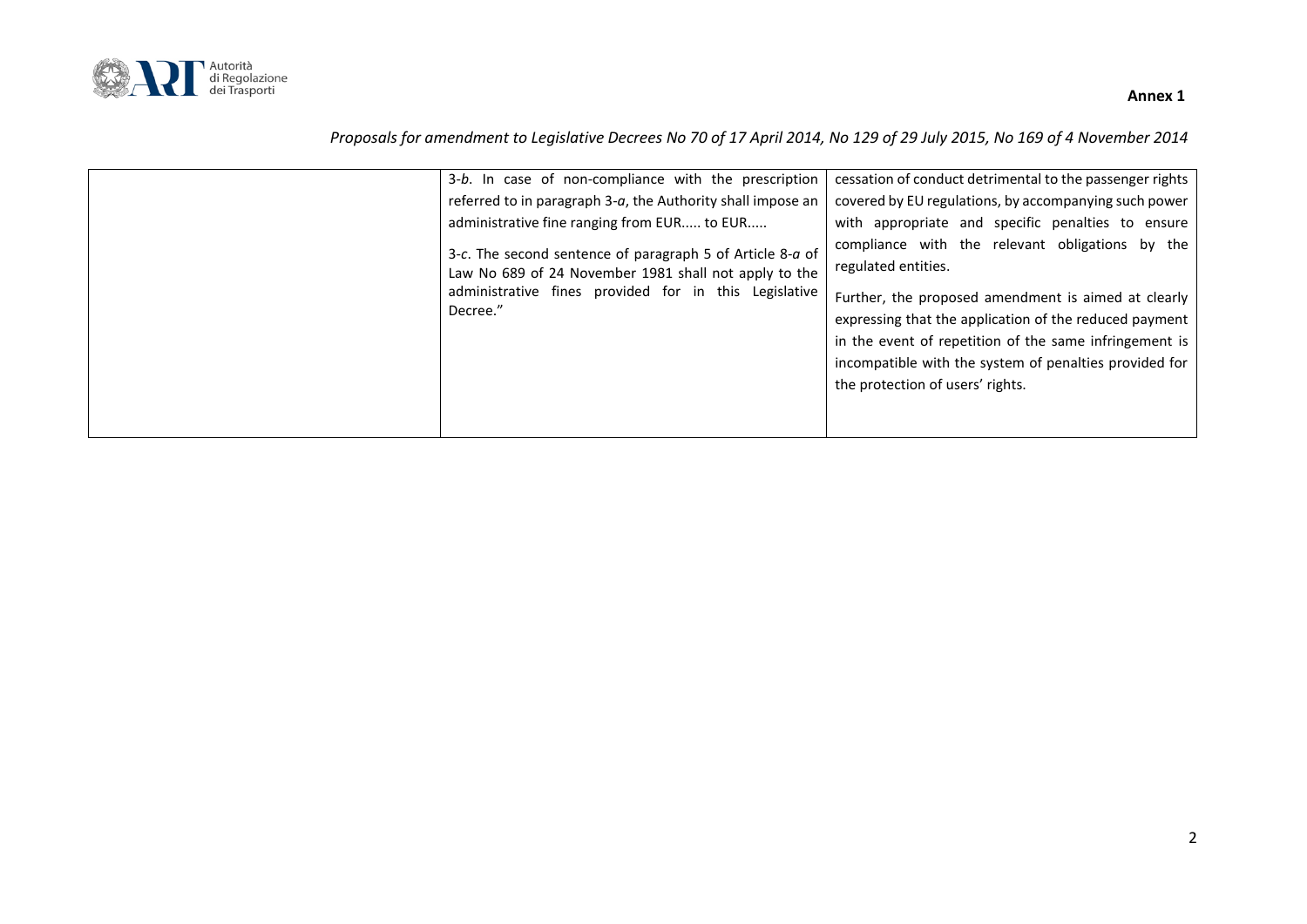

| <b>SEA AND INLAND WATERWAY TRANSPORT</b>                                                                                                                            |                                                                                                                                                                                                                                                                                                                                                                                                                                                                                                                                                                                                                                                                                                                                                                                                                     |                                                                                                                                                                                                                                                                                                                                                                                                                                                                                                                                                                                                                                                                                                                                                         |
|---------------------------------------------------------------------------------------------------------------------------------------------------------------------|---------------------------------------------------------------------------------------------------------------------------------------------------------------------------------------------------------------------------------------------------------------------------------------------------------------------------------------------------------------------------------------------------------------------------------------------------------------------------------------------------------------------------------------------------------------------------------------------------------------------------------------------------------------------------------------------------------------------------------------------------------------------------------------------------------------------|---------------------------------------------------------------------------------------------------------------------------------------------------------------------------------------------------------------------------------------------------------------------------------------------------------------------------------------------------------------------------------------------------------------------------------------------------------------------------------------------------------------------------------------------------------------------------------------------------------------------------------------------------------------------------------------------------------------------------------------------------------|
| <b>AREA</b>                                                                                                                                                         | Legislative amendments proposed                                                                                                                                                                                                                                                                                                                                                                                                                                                                                                                                                                                                                                                                                                                                                                                     | <b>Brief explanatory report</b>                                                                                                                                                                                                                                                                                                                                                                                                                                                                                                                                                                                                                                                                                                                         |
| <b>SUBJECT</b>                                                                                                                                                      | to Legislative Decree 129/2015                                                                                                                                                                                                                                                                                                                                                                                                                                                                                                                                                                                                                                                                                                                                                                                      |                                                                                                                                                                                                                                                                                                                                                                                                                                                                                                                                                                                                                                                                                                                                                         |
| RULES ON PENALTIES FOR INFRINGEMENTS OF<br><b>GENERAL RIGHTS PROVIDED FOR IN EU REGULATIONS</b><br>RIGHT TO COMPENSATION IN THE EVENT OF<br><b>DELAY IN ARRIVAL</b> | Legislative Decree No 129 of 29 July 2015 is amended<br>as follows:<br>- the following is added after Article 14: "Article 14- $a-$<br>Right to compensation linked to the ticket price in the<br>event of delay in arrival<br>1. Carriers failing to comply with the obligation to pay<br>the compensation linked to the ticket price laid down in<br>Article 19 of the Regulation shall be subject to an<br>administrative fine, for each single event, ranging from<br>EUR to EUR<br>2. For each single delay in the payment of the<br>compensation linked to the ticket price provided for in<br>Article 19 of the Regulation which exceeds by three<br>times the time-limit laid down in Article 19 (5) of the<br>Regulation, carriers shall be subject to an administrative<br>fine ranging from EUR to EUR"; | Regulation (EU) No 1177/2010 establishes the<br>passengers' right to receive compensation linked to the<br>ticket price in the event of delay in arrival, which, if the<br>relevant conditions are met, shall be paid by the carrier<br>within one month of the submission of the relevant<br>application.<br>Legislative Decree No 129/2015 does not provide for any<br>penalty imposed on carriers failing to comply with the<br>obligation to pay such compensation.<br>The introduction of the proposed new Article fills the<br>above regulatory gap by establishing for maritime<br>transport, too, penalties for failure to pay the<br>compensation in breach of Article 19 of Regulation (EU)<br>No 1177/2010 and for the late payment thereof. |
| RULES ON PENALTIES FOR INFRINGEMENT OF THE<br>RIGHTS OF DISABLED PERSONS OR PERSONS WITH<br><b>REDUCED MOBILITY</b><br><b>EXCEPTIONS AND SPECIAL CONDITIONS</b>     | $-$ in Article 7 (2), the words "paragraph 2" are replaced<br>by "paragraphs 2 and 3";                                                                                                                                                                                                                                                                                                                                                                                                                                                                                                                                                                                                                                                                                                                              | Legislative Decree No 129/2015 does not provide for any<br>penalty imposed on carriers, travel agents or tour<br>operators that, having denied embarkation to the<br>disabled person or person with reduced mobility, do not<br>offer him/her and any accompanying person the choice<br>between the right to reimbursement and re-routing                                                                                                                                                                                                                                                                                                                                                                                                               |
|                                                                                                                                                                     |                                                                                                                                                                                                                                                                                                                                                                                                                                                                                                                                                                                                                                                                                                                                                                                                                     | (subject to compliance with all safety requirements), in                                                                                                                                                                                                                                                                                                                                                                                                                                                                                                                                                                                                                                                                                                |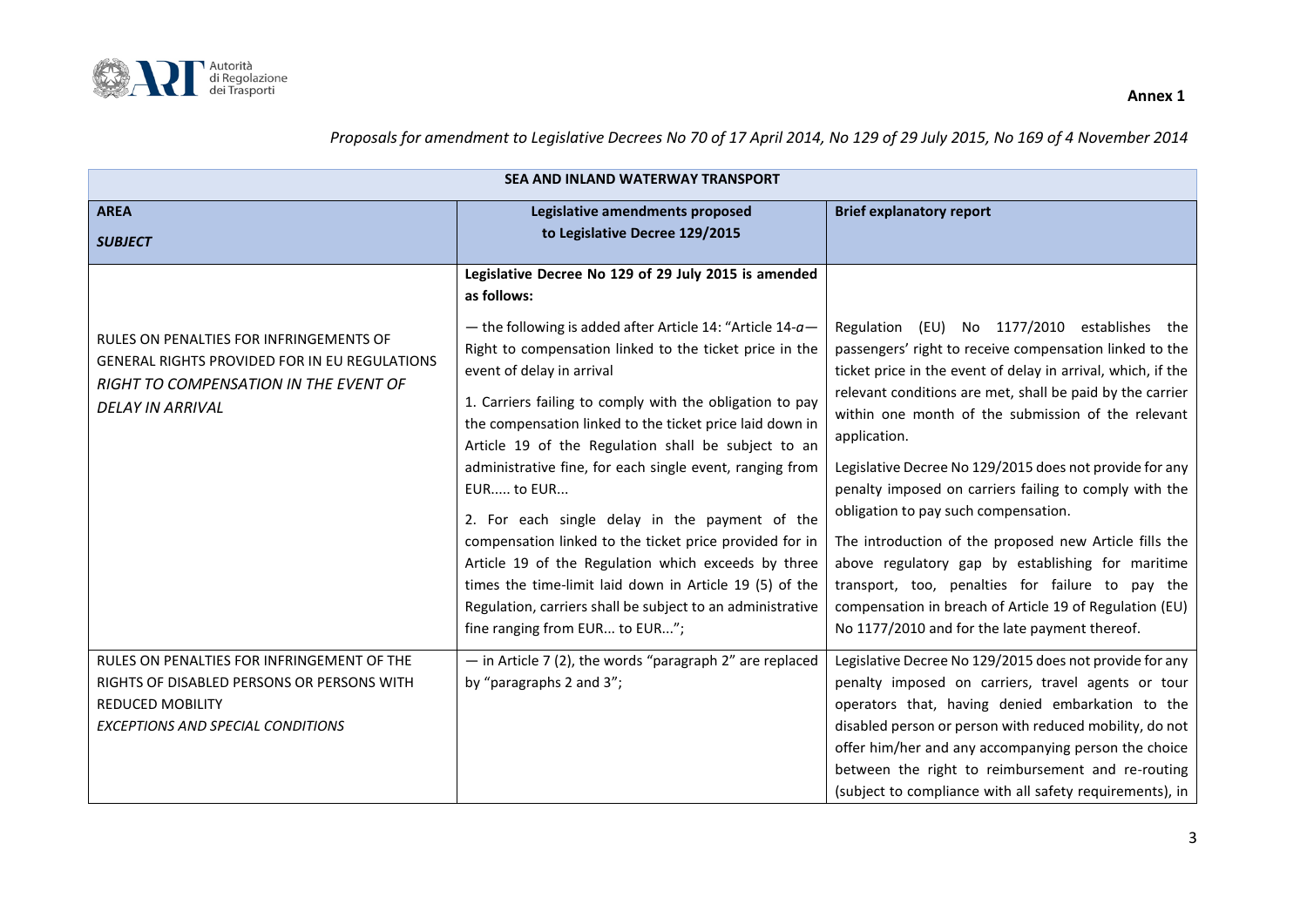

|                                                                                                                                                                |                                                                                                                                                                                                                                                                                                                                                                                                                                                                                                                                                                                                                                  | breach of the obligation laid down in Article 8 (3) of<br>Regulation (EU) No 1177/2010.<br>The proposed amendment to Article 7 of Legislative<br>Decree No 129/2015 is aimed at strengthening the<br>effectiveness of the right to transport of disabled<br>persons or persons with reduced mobility by introducing<br>an ad hoc penalty regime for the cases under<br>consideration.                                                                                     |
|----------------------------------------------------------------------------------------------------------------------------------------------------------------|----------------------------------------------------------------------------------------------------------------------------------------------------------------------------------------------------------------------------------------------------------------------------------------------------------------------------------------------------------------------------------------------------------------------------------------------------------------------------------------------------------------------------------------------------------------------------------------------------------------------------------|---------------------------------------------------------------------------------------------------------------------------------------------------------------------------------------------------------------------------------------------------------------------------------------------------------------------------------------------------------------------------------------------------------------------------------------------------------------------------|
| RULES ON PENALTIES FOR INFRINGEMENT OF THE<br>RIGHTS OF DISABLED PERSONS OR PERSONS WITH<br><b>REDUCED MOBILITY</b><br><b>QUALITY STANDARDS FOR ASSISTANCE</b> | - the following is added after Article 10: "Article 10- $a$ -<br>Quality standards for assistance<br>1. Carriers and terminal operators that, within their<br>respective competences, fail to set quality standards for<br>assistance within the meaning of Article 13 (1) of the<br>Regulation shall be subject to an administrative fine<br>ranging from between EUR to EUR<br>2. Carriers and terminal operators that, within their<br>respective competences, fail to comply with the<br>obligation laid down in Article 13 (3) of the Regulation<br>shall be subject to an administrative fine ranging from<br>EUR to EUR"; | Legislative Decree No 125/2015 does not impose any<br>penalty on terminal operators and carriers that fail to<br>establish quality standards for assistance and make<br>them publicly available in accessible formats.<br>The introduction of a new article in Legislative Decree No<br>129/2015 is aimed at ensuring access to transport on<br>non-discriminatory conditions for all passengers by<br>introducing an ad hoc penalty regime for the cases in<br>question. |
| FURTHER MEASURES NECESSARY TO ENSURE THE<br>CORRECT ENFORCEMENT OF EU REGULATIONS                                                                              | - in Article 4, the following shall be added after<br>paragraph 3: "3-a. In case of assessment of non-<br>compliance with the obligations under the Regulation,<br>the Authority shall prescribe the infringer to cease the<br>conduct adversely affecting the users' rights, where this<br>is still in place.                                                                                                                                                                                                                                                                                                                   | Legislative Decree No 129/2015 does not provide for a<br>specific power of the Authority to require undertakings,<br>after the establishment of an infringement, to regulate<br>their persisting conduct, be it an act or omission, so as to<br>ensure the passengers' rights granted by Regulation (EU)<br>No 1177/2010.                                                                                                                                                 |

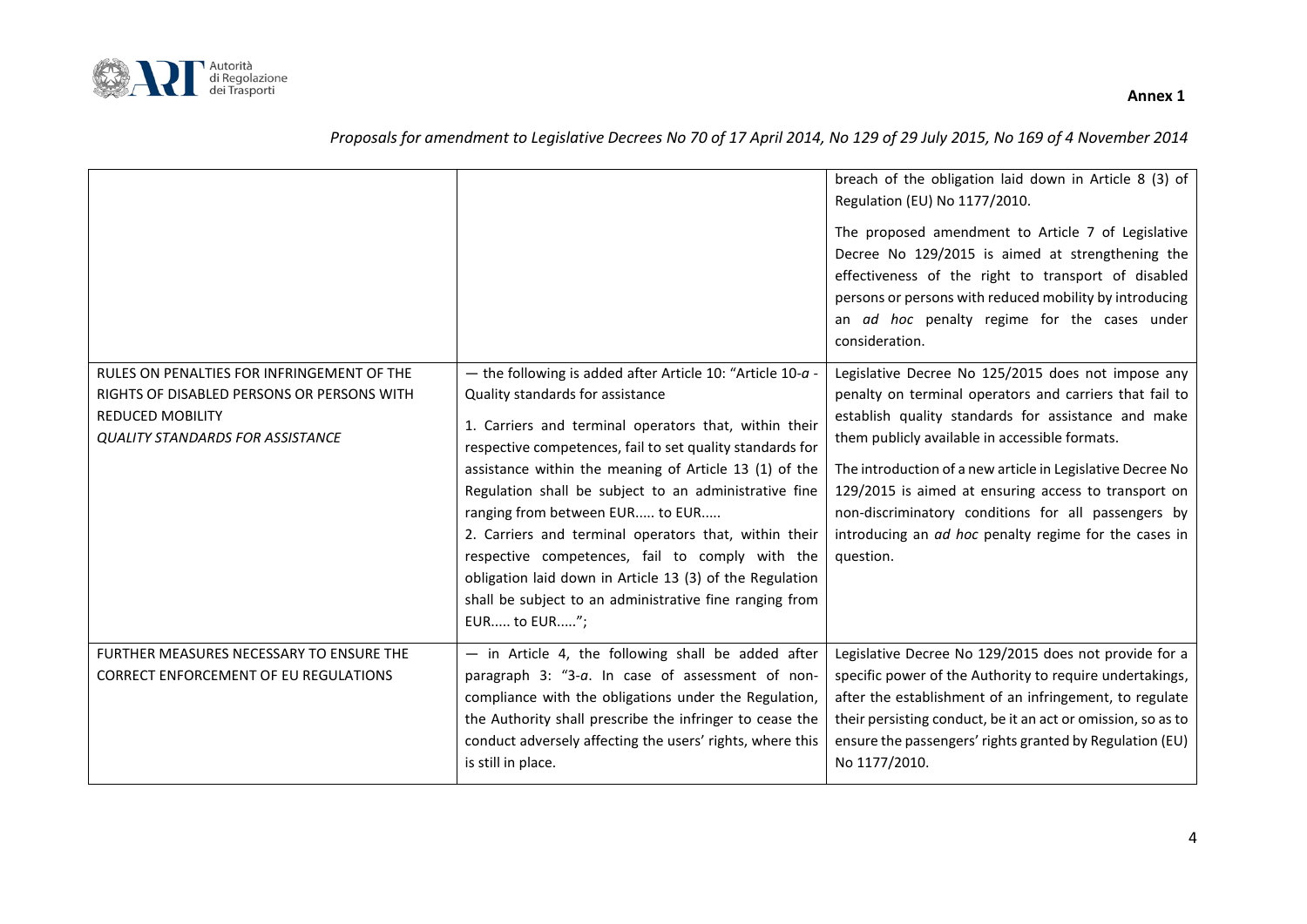

| Decree." | 3-b. In case of non-compliance with the prescription<br>referred to in paragraph 3-a, the Authority shall apply an<br>administrative fine of from EUR to EUR<br>3-c. The second sentence of paragraph 5 of Article 8-a of<br>Law No 689 of 24 November 1981 shall not apply to the<br>administrative penalties provided for in this Legislative | The amendment to Article 4 of Legislative Decree No<br>129/2015 clarifies the Authority's power to prescribe the<br>cessation of conduct detrimental to the passengers'<br>rights covered by the EU regulations, by accompanying<br>such power with appropriate and specific penalties to<br>ensure compliance with the relevant obligations by the<br>regulated entities.<br>Further, the proposed amendment is aimed at clearly<br>expressing that the application of the reduced payment<br>in the event of repetition of the same infringement is<br>incompatible with the system of penalties provided for<br>the protection of users' rights. |
|----------|-------------------------------------------------------------------------------------------------------------------------------------------------------------------------------------------------------------------------------------------------------------------------------------------------------------------------------------------------|-----------------------------------------------------------------------------------------------------------------------------------------------------------------------------------------------------------------------------------------------------------------------------------------------------------------------------------------------------------------------------------------------------------------------------------------------------------------------------------------------------------------------------------------------------------------------------------------------------------------------------------------------------|
|----------|-------------------------------------------------------------------------------------------------------------------------------------------------------------------------------------------------------------------------------------------------------------------------------------------------------------------------------------------------|-----------------------------------------------------------------------------------------------------------------------------------------------------------------------------------------------------------------------------------------------------------------------------------------------------------------------------------------------------------------------------------------------------------------------------------------------------------------------------------------------------------------------------------------------------------------------------------------------------------------------------------------------------|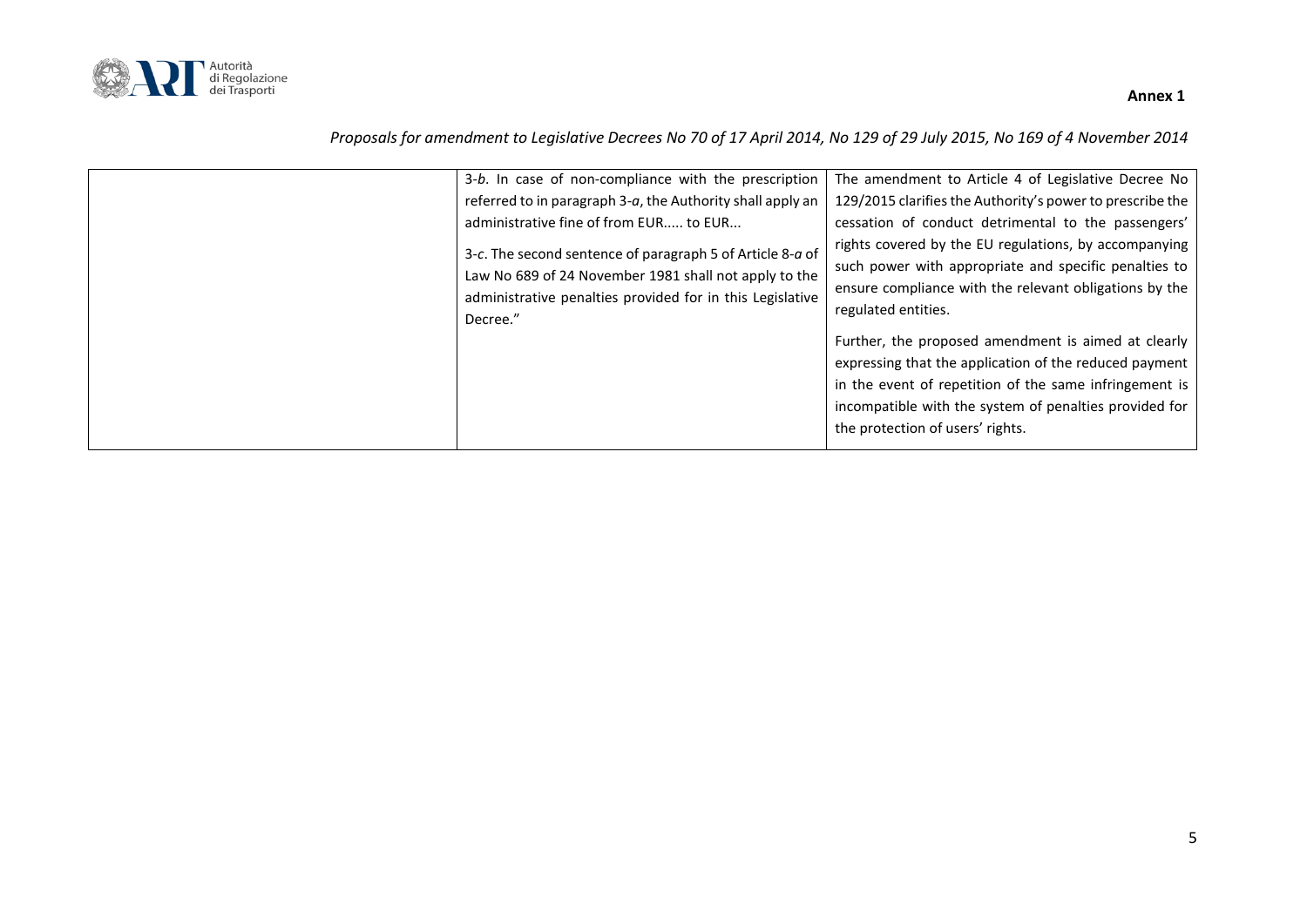

| <b>BUS AND COACH TRANSPORT</b>                                                                                                                                  |                                                                                                                                                                                                                                                                                                                                                                                                                           |                                                                                                                                                                                                                                                                                                                                                                                                                                                                                                                                                                                                                                                                               |
|-----------------------------------------------------------------------------------------------------------------------------------------------------------------|---------------------------------------------------------------------------------------------------------------------------------------------------------------------------------------------------------------------------------------------------------------------------------------------------------------------------------------------------------------------------------------------------------------------------|-------------------------------------------------------------------------------------------------------------------------------------------------------------------------------------------------------------------------------------------------------------------------------------------------------------------------------------------------------------------------------------------------------------------------------------------------------------------------------------------------------------------------------------------------------------------------------------------------------------------------------------------------------------------------------|
| <b>AREA</b><br><b>SUBJECT</b>                                                                                                                                   | Legislative amendments proposed<br>to Legislative Decree No 169/2014                                                                                                                                                                                                                                                                                                                                                      | <b>Brief explanatory report</b>                                                                                                                                                                                                                                                                                                                                                                                                                                                                                                                                                                                                                                               |
| RULES ON PENALTIES FOR INFRINGEMENTS OF<br>GENERAL RIGHTS PROVIDED FOR IN EU REGULATIONS<br>CONTINUATION, RE-ROUTING AND REIMBURSEMENT                          | Legislative Decree No 169 of 4 November 2014 is<br>amended as follows:<br>$-$ in Article 13, the following is added after paragraph 2:<br>"2-a. For each individual delay in the payment of<br>reimbursements provided for in Article 19 of the<br>Regulation which exceeds by three times the time-limit<br>laid down in Article 19(5), carriers shall be subject to an<br>administrative fine ranging from EUR to EUR"; | Regulation (EU) No 181/2011 provides for the passenger<br>right to receive, within 14 days after the offer has been<br>made or the request has been received, the payment of<br>the ticket reimbursement, as an alternative to<br>continuation or re-routing, in the event of cancellation,<br>delay in departure of more than 120 minutes or<br>overbooking.<br>Unlike other modes of transport, Legislative Decree No<br>169/2014 does not provide for a specific penalty<br>imposed on the carrier for delay in the payment of the<br>reimbursement.<br>The proposed amendment to Article 13 is aimed at<br>providing more complete protection for bus and coach<br>users. |
| RULES ON PENALTIES FOR INFRINGEMENTS OF<br>GENERAL RIGHTS PROVIDED FOR IN EU REGULATIONS<br>INFORMATION IN CASE OF CANCELLATION OR DELAY IN<br><b>DEPARTURE</b> | - in Article 14 (1), after the words "information and<br>communication obligations provided for in Article 20"<br>and after the words "necessary information referred to<br>in Article 20", the words ", paragraph 1," shall be<br>deleted;                                                                                                                                                                               | Regulation (EU) No 181/2011 lays down specific<br>information requirements for passengers missing a<br>connecting service due to a cancellation or delay.<br>Unlike other modes of transport, Legislative Decree No<br>169/2014 does not provide for a specific penalty<br>imposed on carriers or terminal managing bodies that                                                                                                                                                                                                                                                                                                                                               |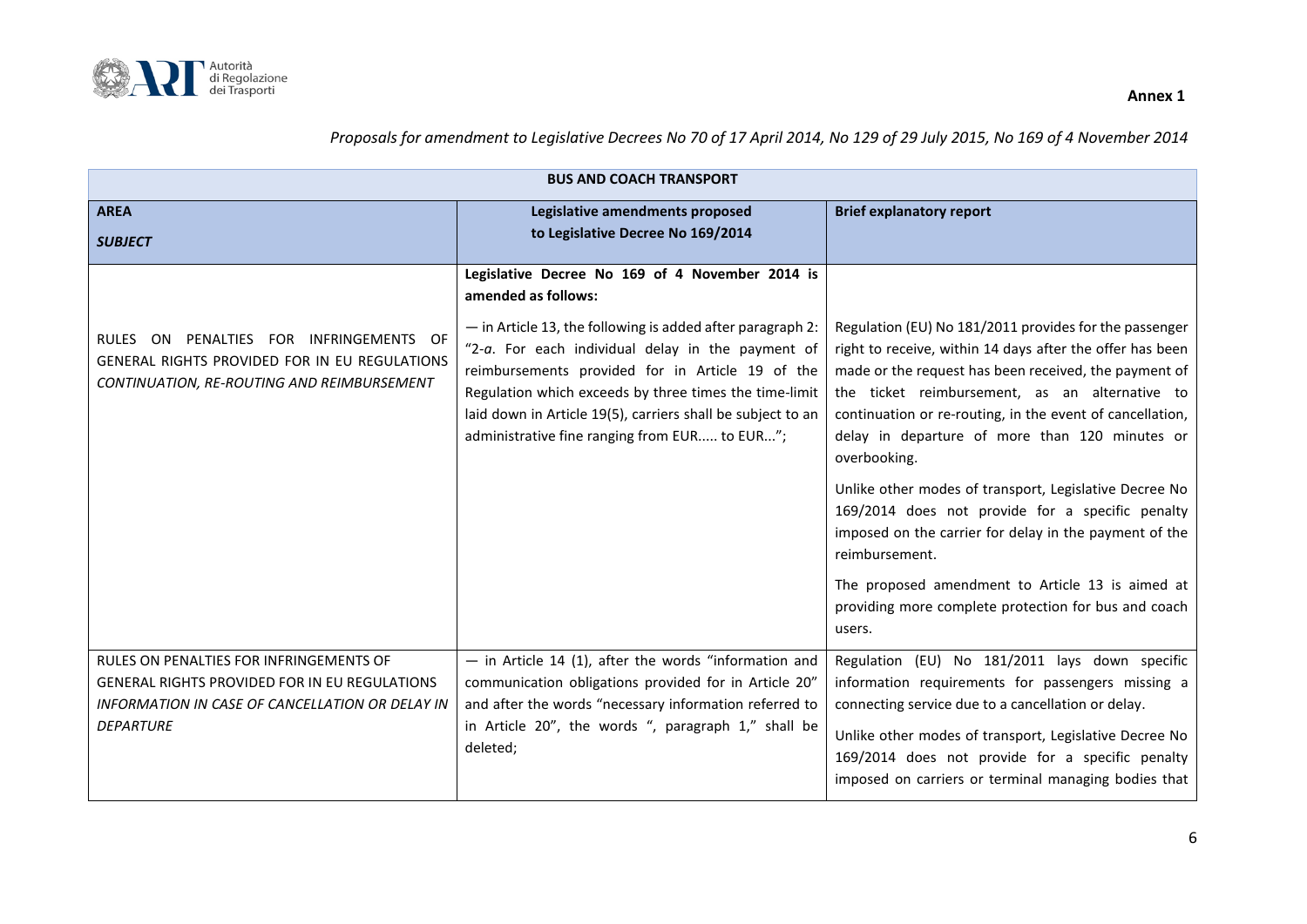

|                                                                                                                                                       |                                                                                                                                                                                                                                                                                                                                                                                                                                                                                                                                                                                                                                               | concerned of alternative connections.                                                                                                                                                                                                                                                                                                                                                                                                                                                                                                                                                                                                                                                                                                                                                                                                                                                                                                                                                                                   |
|-------------------------------------------------------------------------------------------------------------------------------------------------------|-----------------------------------------------------------------------------------------------------------------------------------------------------------------------------------------------------------------------------------------------------------------------------------------------------------------------------------------------------------------------------------------------------------------------------------------------------------------------------------------------------------------------------------------------------------------------------------------------------------------------------------------------|-------------------------------------------------------------------------------------------------------------------------------------------------------------------------------------------------------------------------------------------------------------------------------------------------------------------------------------------------------------------------------------------------------------------------------------------------------------------------------------------------------------------------------------------------------------------------------------------------------------------------------------------------------------------------------------------------------------------------------------------------------------------------------------------------------------------------------------------------------------------------------------------------------------------------------------------------------------------------------------------------------------------------|
|                                                                                                                                                       |                                                                                                                                                                                                                                                                                                                                                                                                                                                                                                                                                                                                                                               | The proposed amendment to Article 14 of Legislative<br>Decree No 169/2014 is aimed at ensuring more<br>complete protection for bus and coach users.                                                                                                                                                                                                                                                                                                                                                                                                                                                                                                                                                                                                                                                                                                                                                                                                                                                                     |
| RULES ON PENALTIES FOR INFRINGEMENTS OF THE<br>RIGHTS OF PERSONS WITH DISABILITIES OR REDUCED<br><b>MOBILITY</b><br>EXCEPTIONS AND SPECIAL CONDITIONS | $-$ in Article 8, the following is added after paragraph 1:<br>"1-a. Carriers, travel agents or tour operators that<br>infringe Article 10 (2) and (3) of the Regulation shall be<br>subject to an administrative fine ranging from EUR to<br>EUR The same penalty shall apply to carriers, travel<br>agents or tour operators that, in breach of Article 10 (5),<br>do not inform the disabled person or person with<br>reduced mobility in writing, no later than five days of the<br>request, of the reasons why they refused to accept a<br>reservation or to issue or otherwise provide a ticket to<br>or to take that person on board"; | Regulation (EU) No 181/2011 provides for a number of<br>rights to protect passengers in the event that carriers,<br>travel agents or tour operators refuse, except for<br>permitted reasons, to accept a reservation, to issue or<br>otherwise provide a ticket or to embark passengers on<br>the grounds of disability or of reduced mobility<br>(information on any alternative services, choice<br>entitlement to<br>reimbursement<br>between<br>and<br>continuation of the journey or re-routing, written<br>information of the reasons for refusal).<br>Unlike other modes of transport, Legislative Decree No<br>129/2015 does not provide for specific penalties for the<br>infringement of each of the rights in question.<br>The proposed amendment to Article 8 of Legislative<br>Decree No 169/2014 is aimed at strengthening the<br>effectiveness of the right to transport of disabled<br>persons or persons with reduced mobility by introducing<br>specific penalties for the cases under consideration. |

#### *Proposals for amendment to Legislative Decrees No 70 of 17 April 2014, No 129 of 29 July 2015, No 169 of 4 November 2014*

7

fail to make reasonable efforts to inform the passengers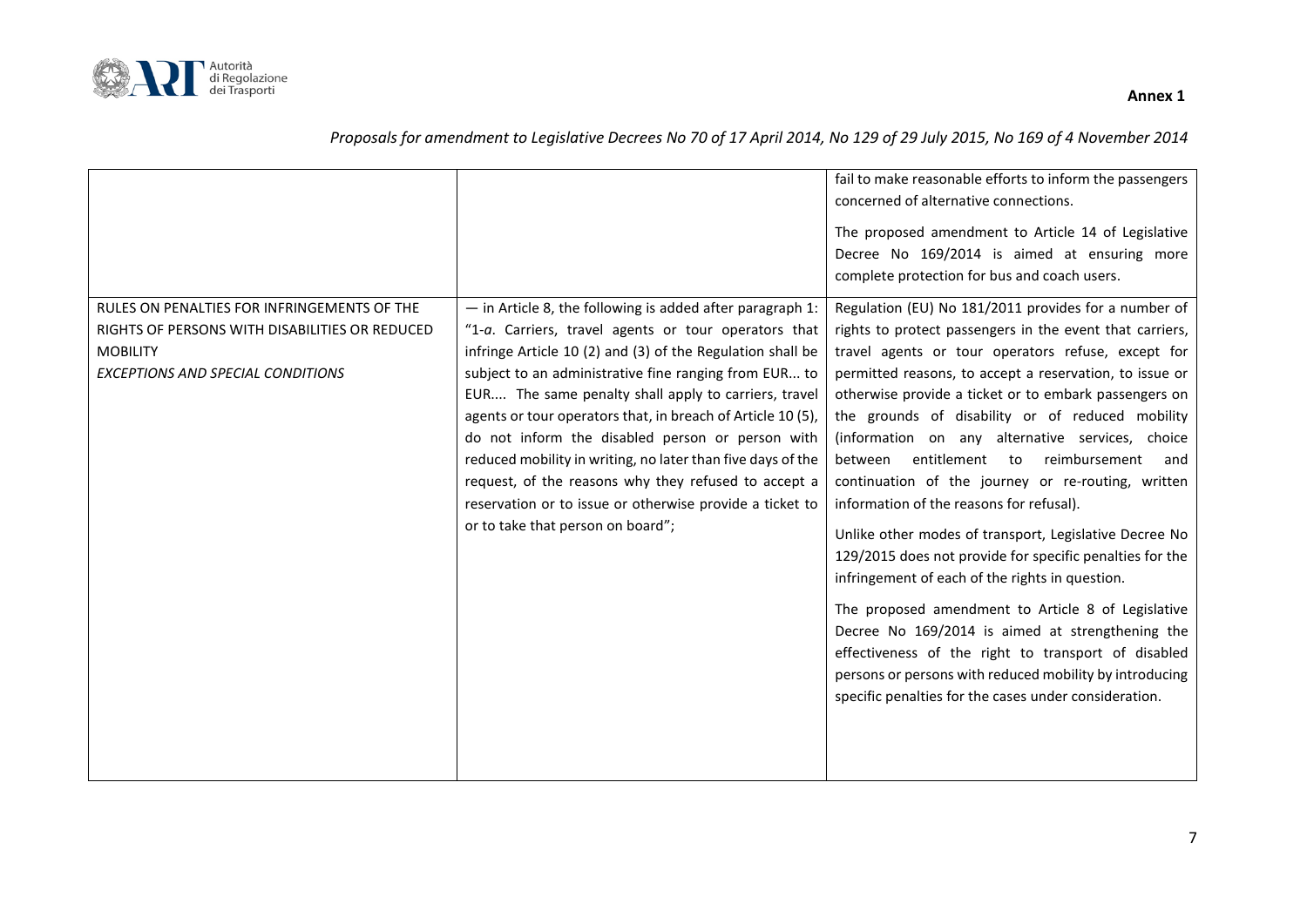

| RULES ON PENALTIES FOR INFRINGEMENTS OF THE<br>RIGHTS OF PERSONS WITH DISABILITIES OR REDUCED<br><b>MOBILITY</b><br>COMPENSATION IN RESPECT OF WHEELCHAIRS AND | $-$ in Article 11, the following shall be added after<br>paragraph 2: "2-a. Carriers and terminal managing<br>bodies that infringe their obligations under Article 17 (3)<br>of the Regulation shall be subject to an administrative                                                                                                                          | Regulation (EU) No 181/2011 imposes an obligation on<br>carriers and terminal managing bodies to undertake<br>every effort to rapidly provide temporary replacement<br>equipment or devices in case of loss of or damage to                                                                                                                                                |
|----------------------------------------------------------------------------------------------------------------------------------------------------------------|---------------------------------------------------------------------------------------------------------------------------------------------------------------------------------------------------------------------------------------------------------------------------------------------------------------------------------------------------------------|----------------------------------------------------------------------------------------------------------------------------------------------------------------------------------------------------------------------------------------------------------------------------------------------------------------------------------------------------------------------------|
| OTHER MOBILITY EQUIPMENT                                                                                                                                       | fine ranging from EUR to EUR";                                                                                                                                                                                                                                                                                                                                | wheelchairs, other mobility equipment or assistive<br>devices.<br>Unlike other modes of transport, Legislative Decree No<br>169/2014 does not provide for a specific penalty<br>imposed on non-compliant carriers or terminal<br>managing bodies.                                                                                                                          |
|                                                                                                                                                                |                                                                                                                                                                                                                                                                                                                                                               | The proposed paragraph to be included in Article 11 is<br>aimed at ensuring more complete protection for users of<br>bus and coach transport services with disabilities or<br>reduced mobility.                                                                                                                                                                            |
| FURTHER MEASURES NECESSARY TO ENSURE THE<br><b>CORRECT APPLICATION OF EU REGULATIONS</b>                                                                       | $-$ in Article 4, the following shall be added after<br>paragraph 3: "3-a. In case of assessment of non-<br>compliance with the obligations of the Regulation, the<br>Authority shall prescribe the infringer to cease the<br>conduct adversely affecting users' rights, where this is<br>still in place.                                                     | Legislative Decree No 169/2014 does not provide for a<br>specific power of the Authority to require undertakings,<br>after the establishment of an infringement, to regulate<br>their persisting conduct, be it an act or omission, so as to<br>ensure the passengers' rights granted by Regulation (EU)<br>No 181/2011.                                                   |
|                                                                                                                                                                | 3-b. In case of non-compliance with the prescription<br>referred to in paragraph 3-a, the Authority shall impose<br>an administrative fine ranging from EUR to EUR<br>3-c. The second sentence of paragraph 5 of Article 8-a of<br>Law No 689 of 24 November 1981 shall not apply to the<br>administrative fines provided for in this Legislative<br>Decree." | The amendment to Article 4 of Legislative Decree No<br>169/2014 clarifies the Authority's power to prescribe the<br>cessation of conduct detrimental to the passengers'<br>rights covered by the EU regulations, by accompanying<br>such power with appropriate and specific penalties to<br>ensure compliance with the relevant obligations by the<br>regulated entities. |